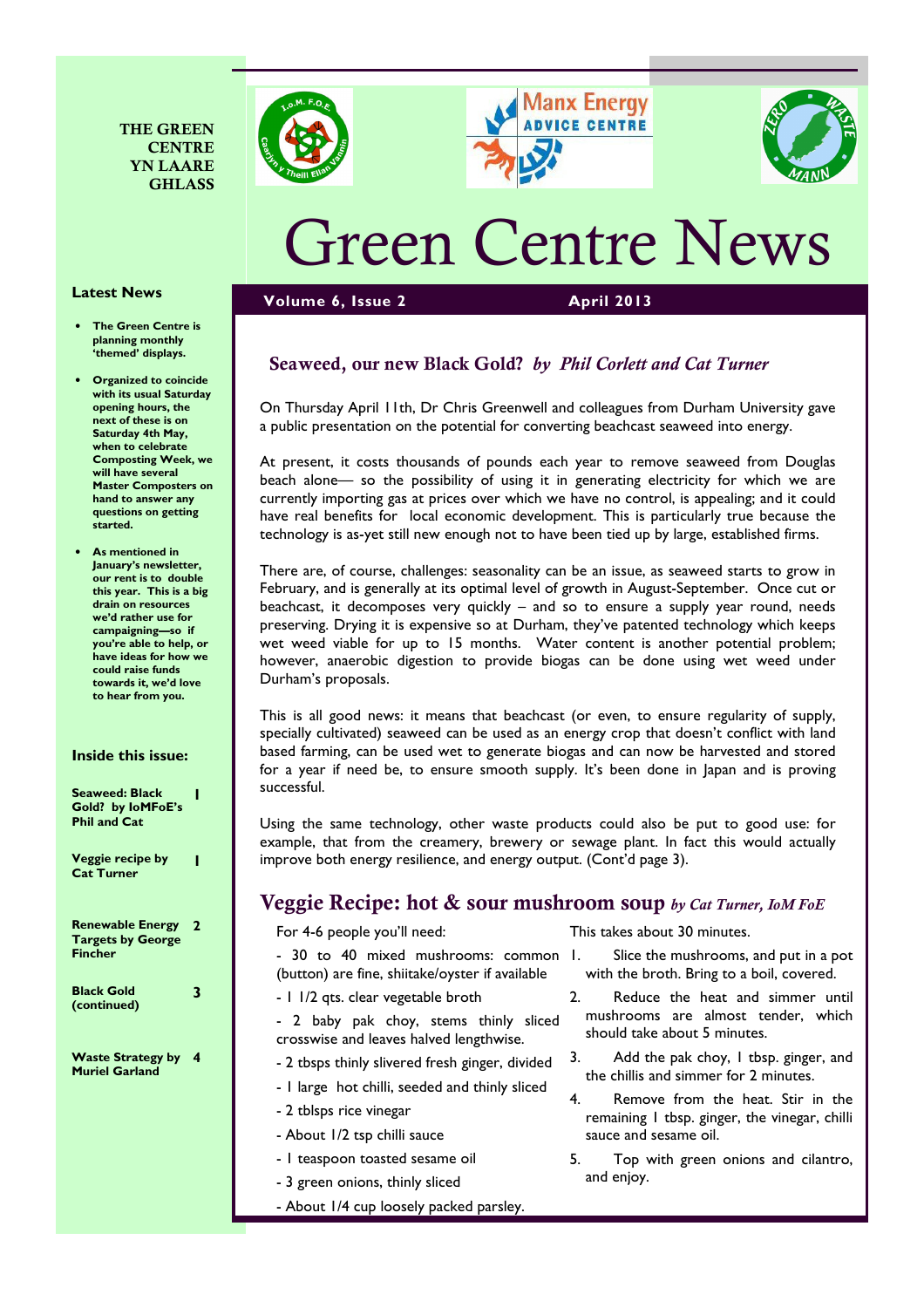# Renewable Energy Targets by George Fincher of MEAC

Many countries and regions are now setting aggressive targets and moving toward full 100 percent integration of renewables into their electricity supply. Some are even suggesting greater renewable electricity generation to meet not only electricity supply but also heat and transport.

Today wind turbines generate nearly 30 percent of Danish electricity. The Danes have also been building hundreds of biogas digesters and waste-to-energy plants as well. Together, wind and biomass provide 44% of the electricity consumed by Denmark's nearly six million inhabitants. On 20 March, just after midnight, Denmark's wind turbines alone were generating more than 100 percent of the country's consumption. The list of countries, states, and regions with 100 percent renewable targets is growing.

In spring last year the Danish energy minister and then holder of the EU Presidency, Martin Lindegaard issued the country's 100 percent Renewable Energy Declaration. Denmark proposes to meet more than 50 percent of its electricity supply with renewables by 2020, 100 percent of electricity and heat by 2035, and 100 percent in transport by 2050. "I think it's doable, I think it's necessary, and it's also good for the economy," said Lidegaard in the declaration.

"I think it's doable, I think it's necessary, and it's also good for the economy."

The German state of Schleswig-Holstein has set itself a target of 100 percent of interior electricity consumption by 2020. The states of Rheinland-Pfalz and Brandenburg have set their targets of 100% renewable for 2030. Brandenburg expects to meet its target in part by decreasing electricity consumption 1% per year and setting aside 2% of the state's land area for wind energy.

Germany has the objective of generating 80 percent of its electricity from Renewables by 2050. The debate has now shifted to how much sooner can they reach that target and at what will be the cost in doing so. This autumn, the city of Kassell will host the 5th 100 percent Renewable Energy Regions Congress. Organizers note that more than 130 regions and municipalities have set themselves

the target of providing 100% of their energy supply with renewable energy in the medium to long term."

The Austrian state of Upper Austria has set

a target of 100 percent renewables in heat and electricity by 2030. Scotland has set itself the ambitious target of 100 percent renewables in electricity supply by 2020 mostly from wind energy. And in Europe all members of the European Union have binding - not aspirational - 2020 renewable targets. Advocates are now suggesting that Europe itself could move toward 100% renewable energy by 2050.

Jacobson, a Stanford academic, the World Wildlife Fund, and others have shown that the world could produce 100 percent of its energy needs by 2050 with renewable energy.



Meanwhile, the IOM is still just about managing to cling on to a target of 15% of electricity generation from renewables by 2015. Many expect this target to be missed. Wouldn't it be nice to be leading the pack rather than making excuses about why the 15:15 target is too hard to achieve?

Solar arrays should be automatically included in energy strategies even in less sunny climates, such as ours!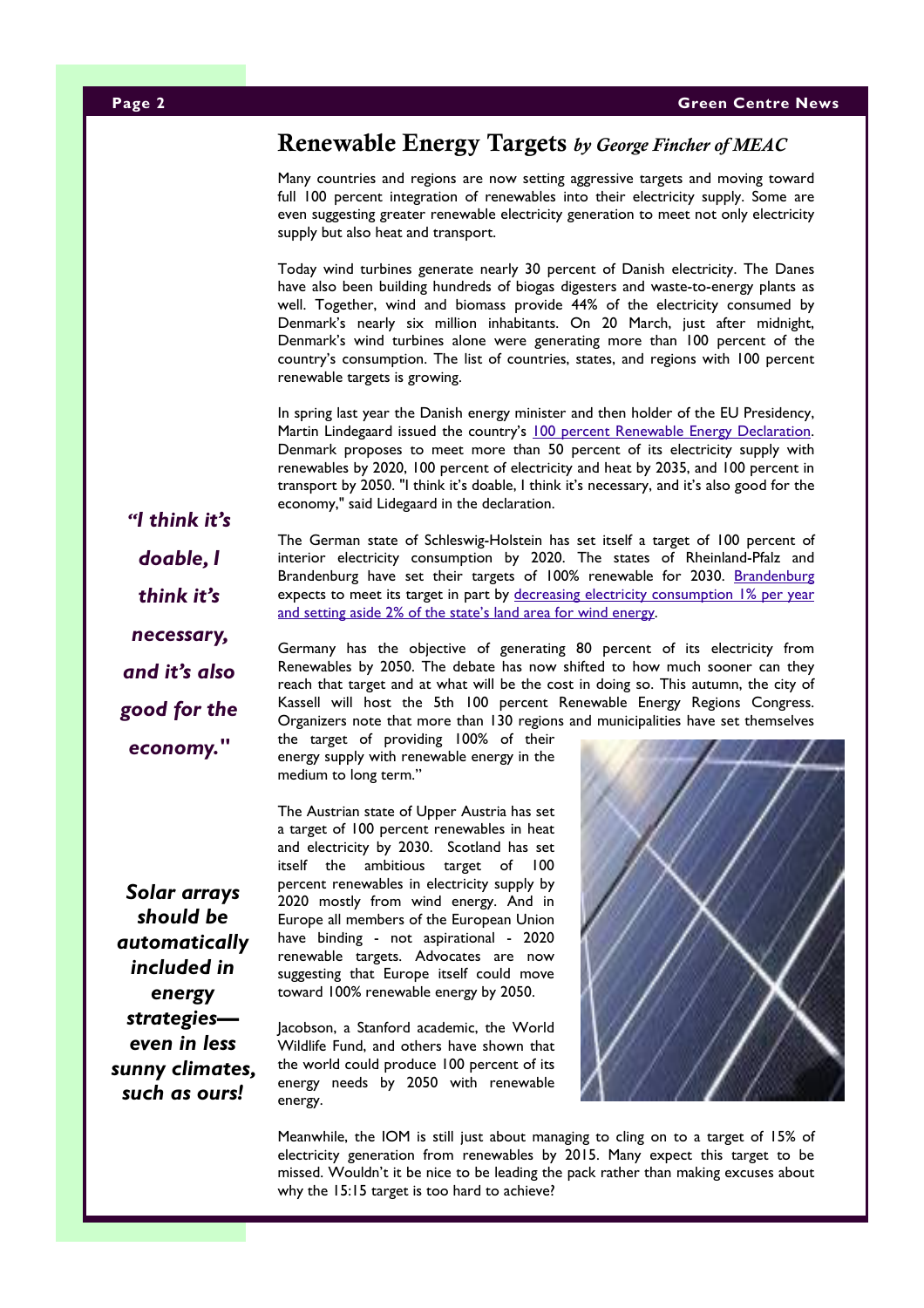# Seaweed –a new Black Gold? Cont'd

This is because seaweed is predominantly a sugar-based crop, ie composed of carbon and oxygen. The microbes that carry out the anaerobic digestion prefer a balanced diet, with other nutrients such as nitrogen and phosphorous; so it's a good idea to "co-digest" waste streams – and in tests, creamery wastes have been used to good effect – and there are plenty of other possibilities. The output of the anaerobic digester are biogas (a carbon dioxide/methane mix), a liquor and a sludge. This sludge can be treated to release back some nutrients and reduce its volume further, and used on the land to improve soil fertility..

From an economics point of view, this is important. The team estimate that biogas generation from seaweed can be made to "break even" without the need for subsidies – but this is best achieved, of course, if the money made from this new source of electricity generation comes by using waste streams that would otherwise cost significant amounts for disposal. Whilst further analysis is needed, it's possible that the not-insignificant costs to Douglas Corporation of clearing the beach, and the discharge certificates needed for creamery waste, could make for a viable economic model here on our Island.



So why would Durham choose the Isle of Man to carry out trials? The speakers pointed out that there's increasing global interest in seaweed as a bioenergy crop: as well as the Japanese project, the UK - mostly via the Crown Estates – and the EU (especially Norway & Portugal) have also already been carrying out their own experiments. However, they suggest that our Island has arguably one of the best potential locations around. For one thing, it has a long coastline relative to its land surface, offering plenty of potential for weed harvesting or even cultivation. Further, it has, in the Manx Electricity Authority, a vertically integrated energy authority, a range of potential co-digestates, and a maritime community well used to using the sea as a resource.

On top of all this, we own the immediately surrounding sea bed ourselves, so might well find that some of the the barriers to development were (relatively) easy to overcome. In addition, as most readers will appreciate, we suffer from elevated energy prices because of our island status, and we have a population of a size where biogas could make a significant contribution to renewable energy targets. All told, Dr Greenwell suggests that "if we can't make the economics work here, it's unlikely to work anywhere!".

The team at Durham have obtained some limited funding to develop their ideas further, potentially enabling them to establish seaweed cultivation trials through their research group, here on the Island. It's already apparent that from the Island's perspective, we need to be doing our bottom-up planning for better integration of sewerage, electricity, waste management and gas processes – so that the next time we need to invest in these utilities, we can do so in an optimal way. Further, we clearly need to make better and more thoughtful use of the natural resources we have on and around our Island. These trials could make a really valuable contribution to all of the above objectives – with the additional potential spin-offs of a viable cluster of firms in food, biomedical and tourism activities. On this basis, it'll be exciting to see what happens next!

A note for permaculture advocates:. For our permaculturist readers, it's interesting to note that this approach is highly consistent with permaculture principles – specifically:

• let the problem be the solution (a seaweed problem becomes a part solution to the cost of electricity)

• produce no waste (the waste seaweed, creamery products and sewage outputs stop being 'waste' and start being useful fuel)

- for every critical process, have multiple potential solutions (having these biological contributors to our electricity gives us added resilience and security, helping create diverse energy sources which can protect us in the event of the loss of any one of them) and
- for every process, have multiple outputs (some of the by-products of biodigestion can also be used on the land to improve fertility as well).